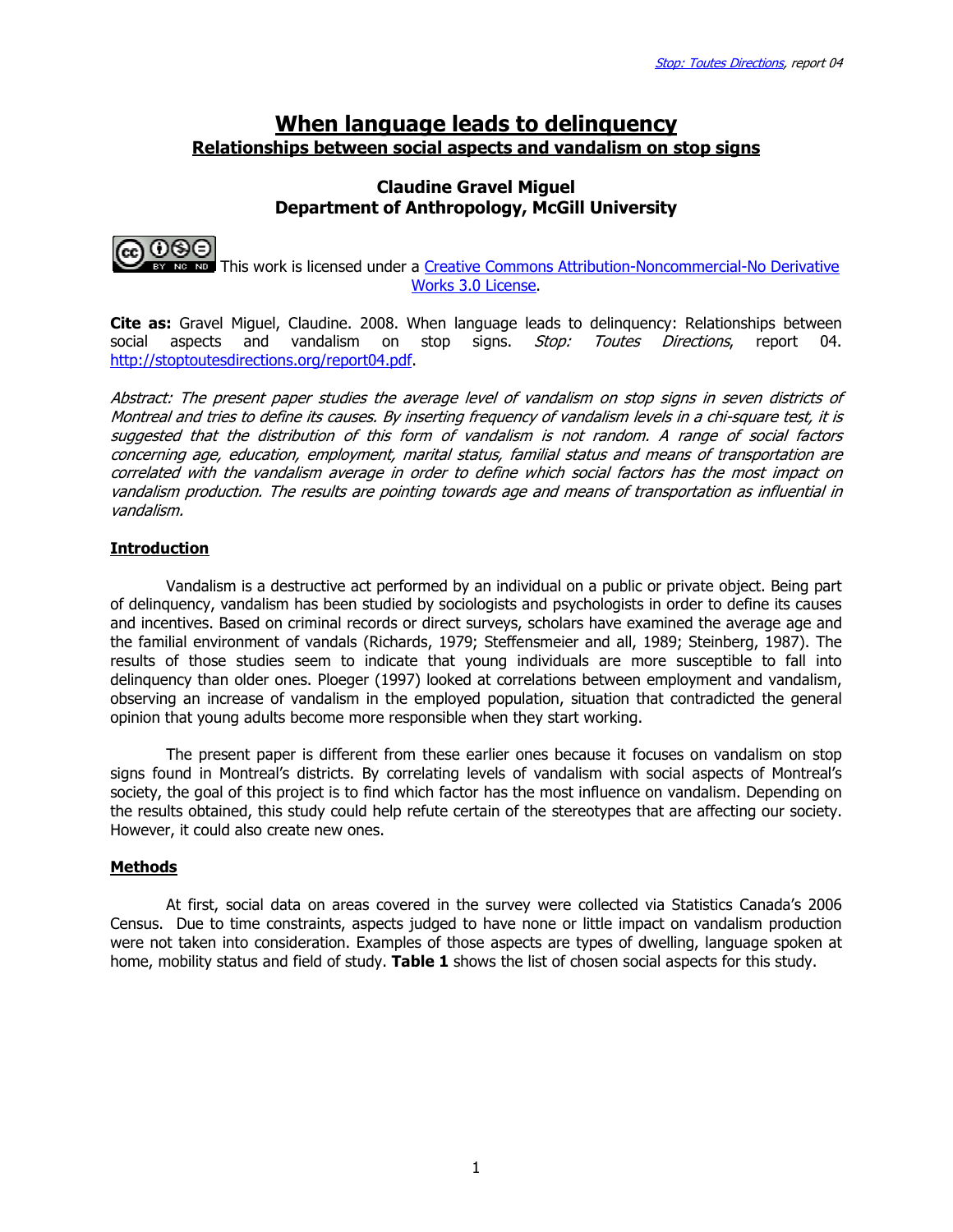| Population                   | <b>Marital status</b>   | Language                 |
|------------------------------|-------------------------|--------------------------|
| Total population             | Single                  | Mother tongue English    |
| Density                      | Common-law couples      | Mother tongue French     |
| Population 0-9 years old     | Married                 | Mother tongue both       |
| Population 10-19 years old   | Married and separated   | Mother tongue other      |
| Population 20-29 years old   | <b>Divorced</b>         | Known English            |
| Population 30-39 years old   | Widow                   | Known French             |
| Population 40-49 years old   |                         | Known both               |
| Population 50-59 years old   | <b>Families</b>         | Known none               |
| Population 60-69 years old   | <b>Total families</b>   |                          |
| Population 70-79 years old   | <b>Married families</b> | Transport to work        |
| Population over 80 years old | Lone parent families    | Total working population |
|                              | Lone mother families    | Car as driver            |
| <b>Work</b>                  | Common-law families     | Car as passenger         |
| Population over 15 years old |                         | Public transport         |
| Employed                     | Education               | Walk/Bicycle             |
| Non-employed                 | No diploma              | Other                    |
| Not in search of work        | High school diploma     |                          |
| Employment rate in %         | Apprenticeship diploma  |                          |
| Unemployment rate in %       | Non-University diploma  |                          |
|                              | University diploma      |                          |

Table 1. Data collected for each districts listed by categories.

For the municipalities of Westmount, Côte-St-Luc and Hampstead, census data was available on the website: http://www12.statcan.ca/english/census06/data/profiles/community/Index.cfm?Lang=E, however, as the districts of Notre-Dame de Grâce (NDG), Côte-des-Neiges (CDN), Plateau Mont-Royal and Ville-Marie are merged into the city of Montreal, census tracts (CT) in those boroughs were studied separately and added up. The information on CTs was available on the website: http://www12.statcan.ca/english/census06/data/profiles/ct/Index.cfm?Lang=E. Only the CTs covered by the students' survey have been included. For more precision, the districts of CDN and NDG needed to be separated. The border for this division has been established following The Boulevard due to the importance and position of that street. The same principle of division has been applied to Ville-Marie and Plateau Mont-Royal, but with the roads Sherbrooke and Bleury as south and west borders respectively.

In each social category studied, raw numbers of social aspects were collected. Those numbers were then divided by the total population of the category to get a percentage (**Appendix A**). Both numbers for all social aspects were necessary as they both served for different tests.

Concerning the stop signs, a wide range of data were collected by small teams of undergraduate students at McGill University in predefined zones of Montreal. In each zone, all stop signs were registered and their attributes were given predetermined values. In total, 2816 stop signs distributed in 31 zones were evaluated. For each stop sign, a number of attributes were recorded, but the present paper only looks at two of them, namely the level of vandalism on front and back of signs. The codes for vandalism are as follows:

V 0= no visible writing or stickers

- $V$  1 = one sticker or one word covering less than 20% of the surface
- V 2= two or more stickers/words or one sticker/word covering 20-50% of the surface
- V 3= three or more stickers/words or more than 50% of surface covered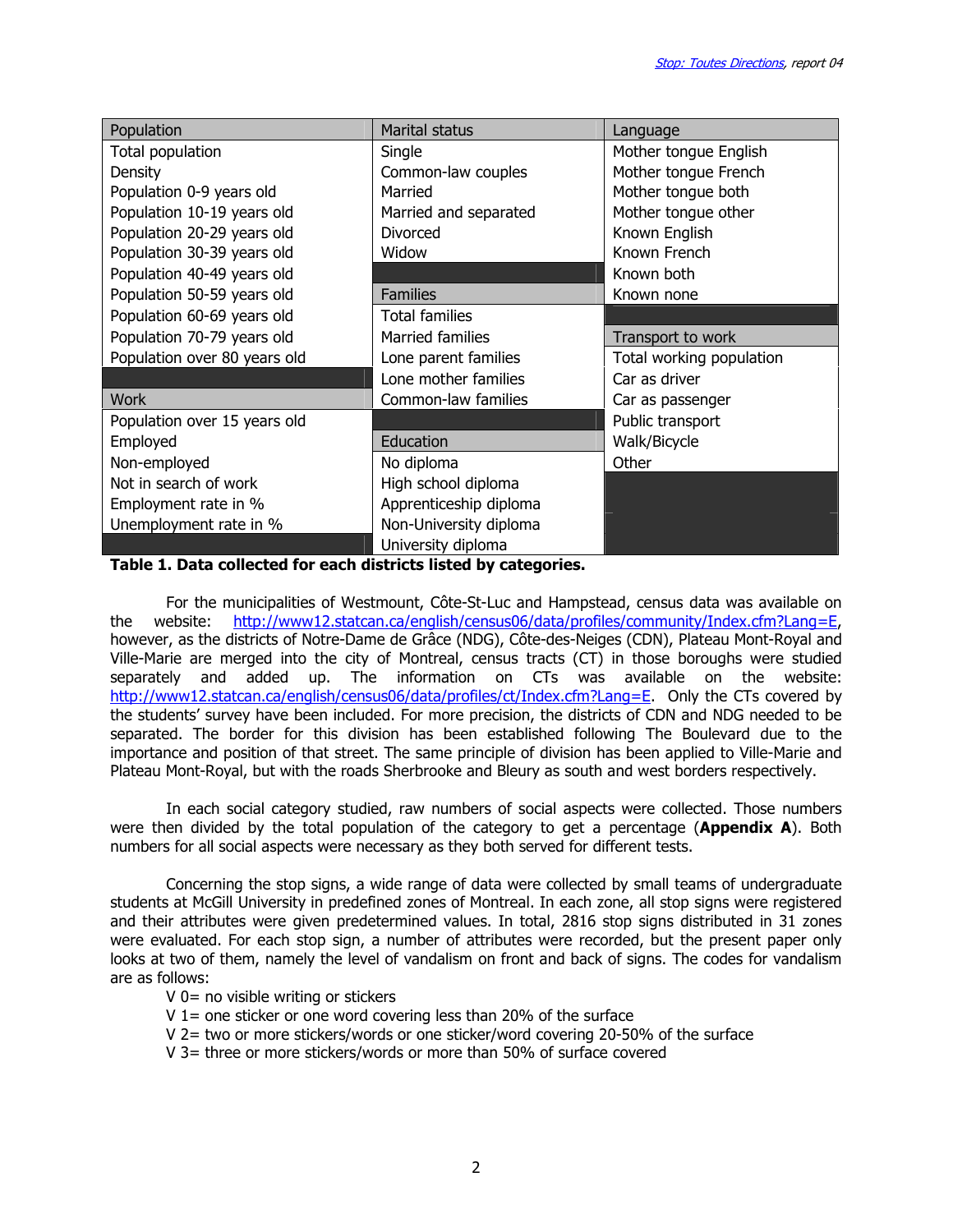

Figure 1. Examples of each level of stop sign vandalism. Back vandalism from left to right (sign codes): V1  $\rightarrow$  15-11-7, V2  $\rightarrow$  31-21-5, V3  $\rightarrow$  7-18-2 Front vandalism from left to right (sign codes): V0  $\rightarrow$  15-14-6, V1  $\rightarrow$ 27-4-3, V2  $\rightarrow$  27-13-1, V3  $\rightarrow$  9-6-c

After dividing the main stop sign database by districts, a frequency of each level of vandalism (front and back together) was calculated for each district using Excel. Those frequencies were then put into a chi-square test in order to see if they could be the results of random distribution (Table 3).

With the same database, means of vandalism on front (VF) and vandalism on back (VB) were calculated. Those means were then inserted into scatter-plots in relation with all percentages of social aspects registered. For each scatter-plot, linear regression and its respective Pearson's R coefficient were calculated (see Appendix A for results). However, those computations considered the front and back faces separately, a situation which could lead to errors of interpretations. In order to get correlations that group both sides, an index of vandalism level was created. Beginning with the assumption that front vandalism is more visible, thus more prominent, VF codes were given twice the value of VB (see Table 2 for new values). In this situation, as the code 0 represented the absence of vandalism, it was attributed a value of 0 for both sides.

| Vandalism on back | <b>Vandalism on front</b> |
|-------------------|---------------------------|
| $0=0$             | $0=0$                     |
| $1 = 1$           | $1 = 2$                   |
| $2 = 2$           | $2 = 4$                   |
| $3 = 3$           | $3 = 6$                   |

#### Table 2. Values given to each vandalism code. The new values are represented in bold.

For each district, frequencies of each level of vandalism were multiplied by their new value. The results obtained for VF and VB were then added up and divided by the total number of stop signs in the district. This new average mean was then integrated into scatter-plots that related to the same percentage of social aspects used earlier. It is important to note that only the scatter-plots obtained with the index of vandalism are analysed in the present paper. This is due to time constraints, but also to a lack of significant difference between the index and the VF/VB results.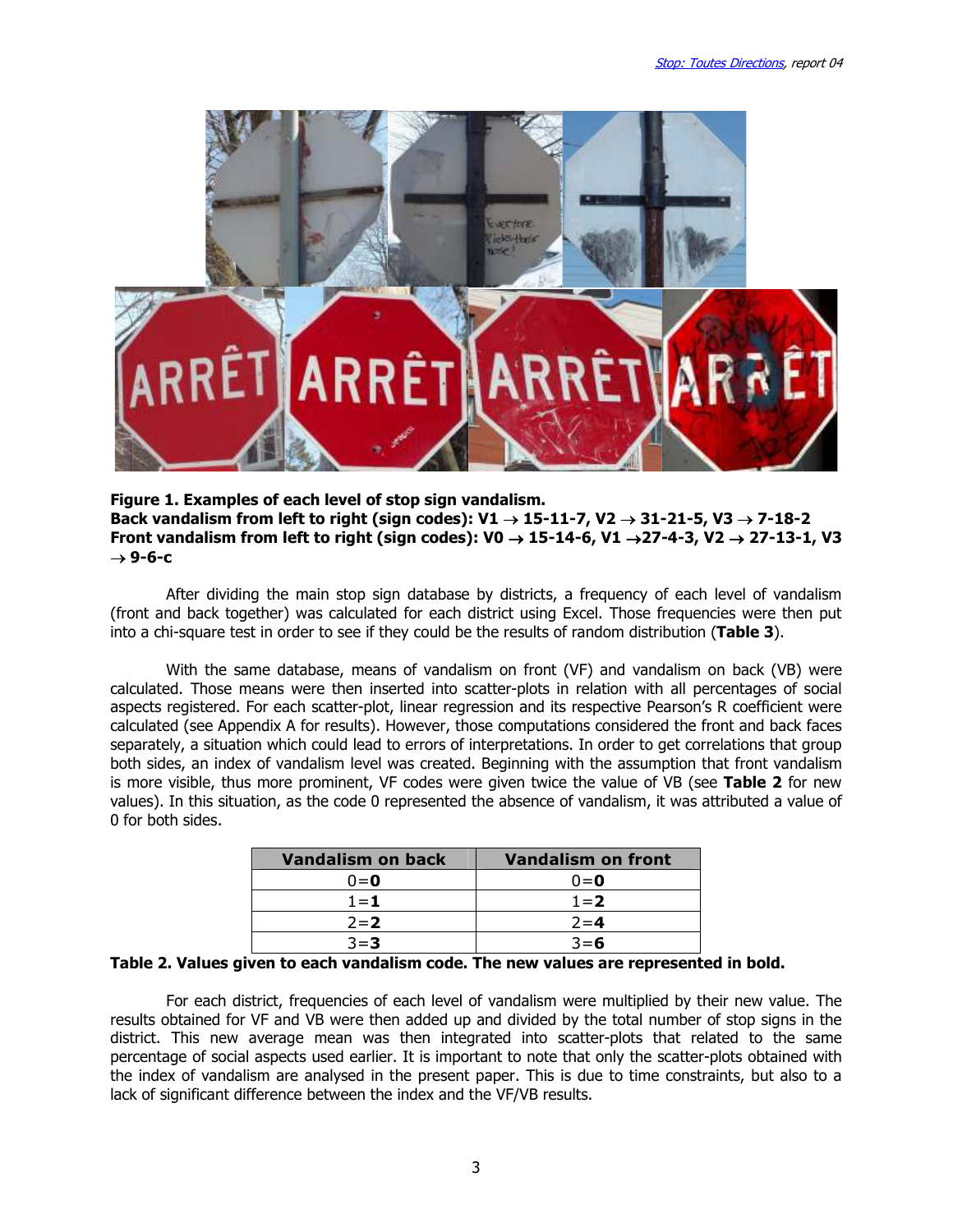### Results

The resulting p-value from the chi-square in Table 3 is 1,09412E-63. This shows that the distribution of vandalism in the districts cannot be random. There are thus factors influencing the production of vandalism on stop signs, but those factors need to be identified using different tests.

|            | Vandalism 0 | Vandalism 1 | Vandalism 2 | Vandalism 3 | Total |
|------------|-------------|-------------|-------------|-------------|-------|
| VM         | 447         | 79          | 48          | 25          | 599   |
| <b>CDN</b> | 817         | 63          | 13          | 13          | 906   |
| <b>CSL</b> | 660         | 30          | 23          | 8           | 721   |
| Hampstead  | 636         | 26          | ົ<br>۷      |             | 664   |
| <b>NDG</b> | 1008        | 168         | 54          | 14          | 1244  |
| Plateau    | 287         | 85          | 38          | 28          | 438   |
| Westmount  | 725         | 149         | 51          | 26          | 951   |
| Total      | 4580        | 600         | 229         | 114         | 5523  |

| degrees of freedom | 18          |
|--------------------|-------------|
|                    |             |
| P-value            | 1,09412E-63 |
|                    |             |

#### Table 3. Chi-square of vandalism levels by districts.

In the course of the present research, more than 140 scatter-plots were produced. In order to avoid making the text too heavy, only the most relevant ones are displayed, however the  $R^2$ s of all correlations are available in **Appendix A**. The distribution of age groups percentages versus vandalism index are displayed in Figures 2 to 6.



Figure 2. Correlation between the percentage of 0 to 9 years old in all districts and the vandalism mean with calculated regression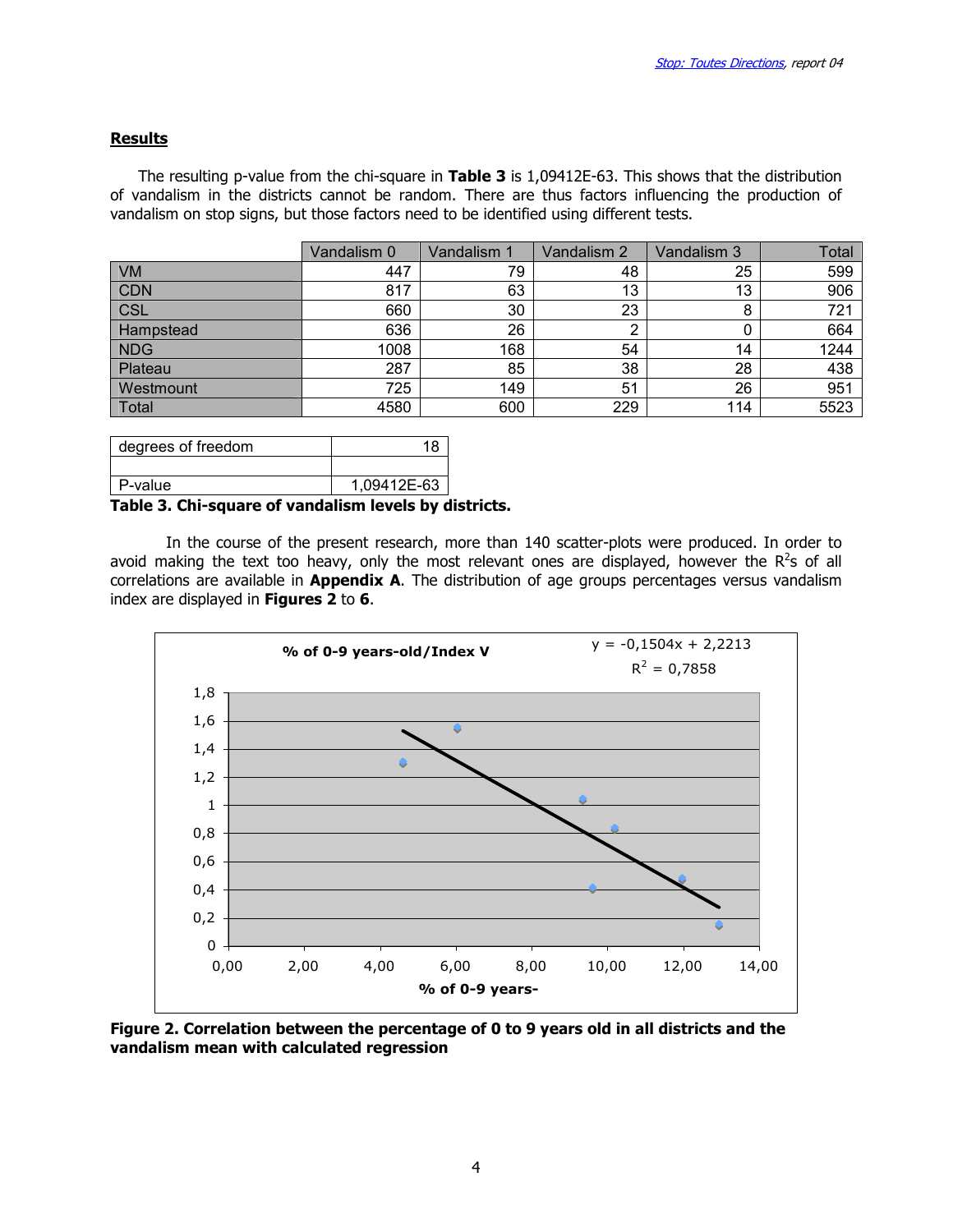

Figure 3. Correlation between the percentage of 10 to 19 years old in all districts and the vandalism mean with calculated regression



Figure 4. Correlation between the percentage of 20 to 29 years old in all districts and the vandalism mean with the calculated regression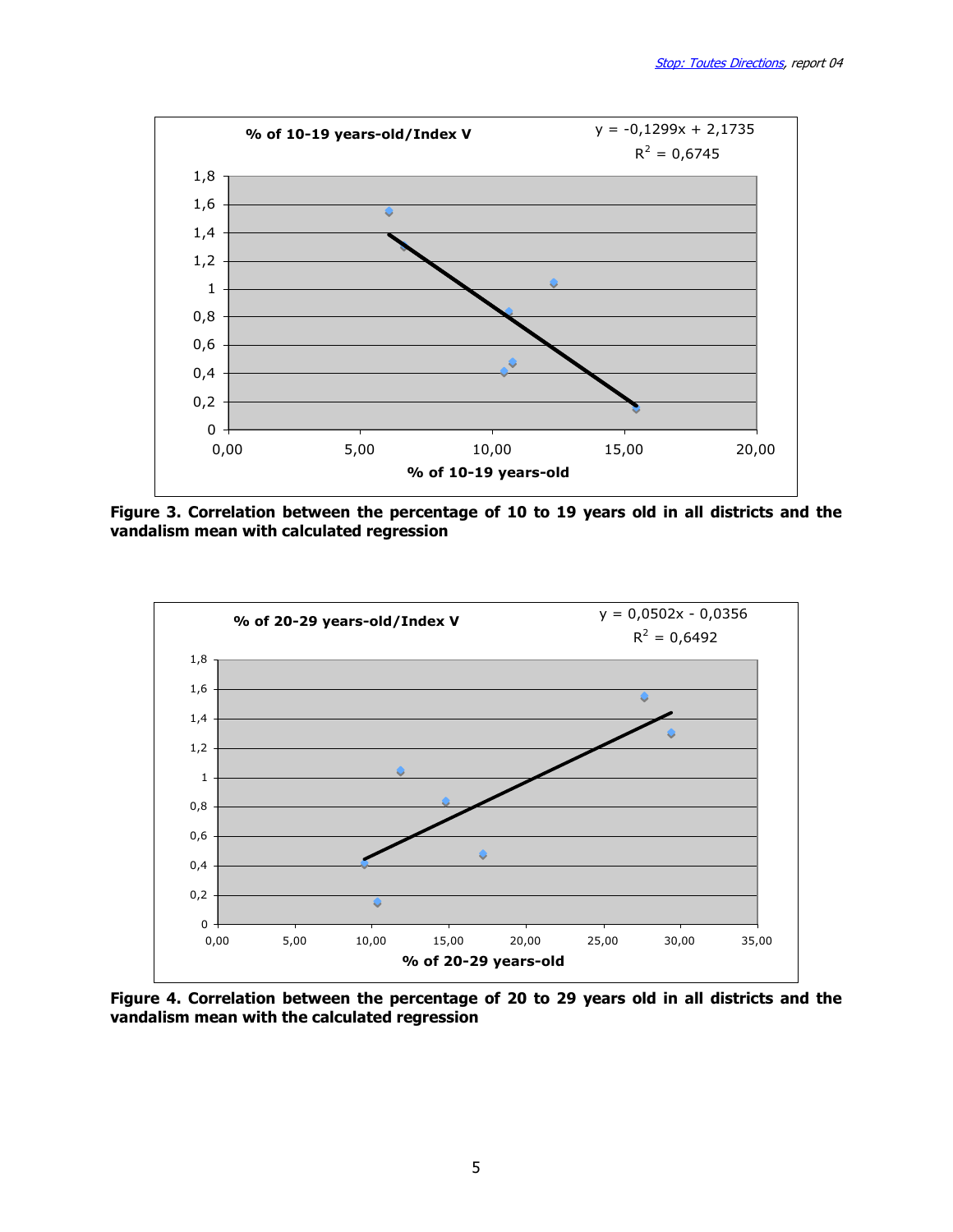

Figure 5. Correlation between the percentage of 30 to 39 years old in all districts and the vandalism mean with the calculated regression



Figure 6. Correlation between the percentage of 40 to 49 years old and the vandalism mean with the calculated regression

The  $R^2$ s for the distribution of the 0-9, 10-19 and 20-29 years old are strong. This shows a significant correlation between age and vandalism levels. In the case of Figures 5 and 6, even if their  $R^2$ is not significant, the direction of the regression line shows that production of vandalism tends to decrease after 40 years old. It is important to note here that those groups are fairly large. For further research, it would be important to look at data for each slice of 5 years instead of 10, as there are many biological and psychological changes that occur around 15 years old. In fact, as major sociological changes happen between 15 and 40, a 5 year measure would provide a better sense of the evolution of vandalism in a population.

In Figure 7, the  $R^2$  is 0,8647, showing a strong relationship between the percentage of people who walk or drive a bicycle to go to work and the production of vandalism. Based on the direction of the regression line, vandalism tends to increase in districts with a higher percentage of people using those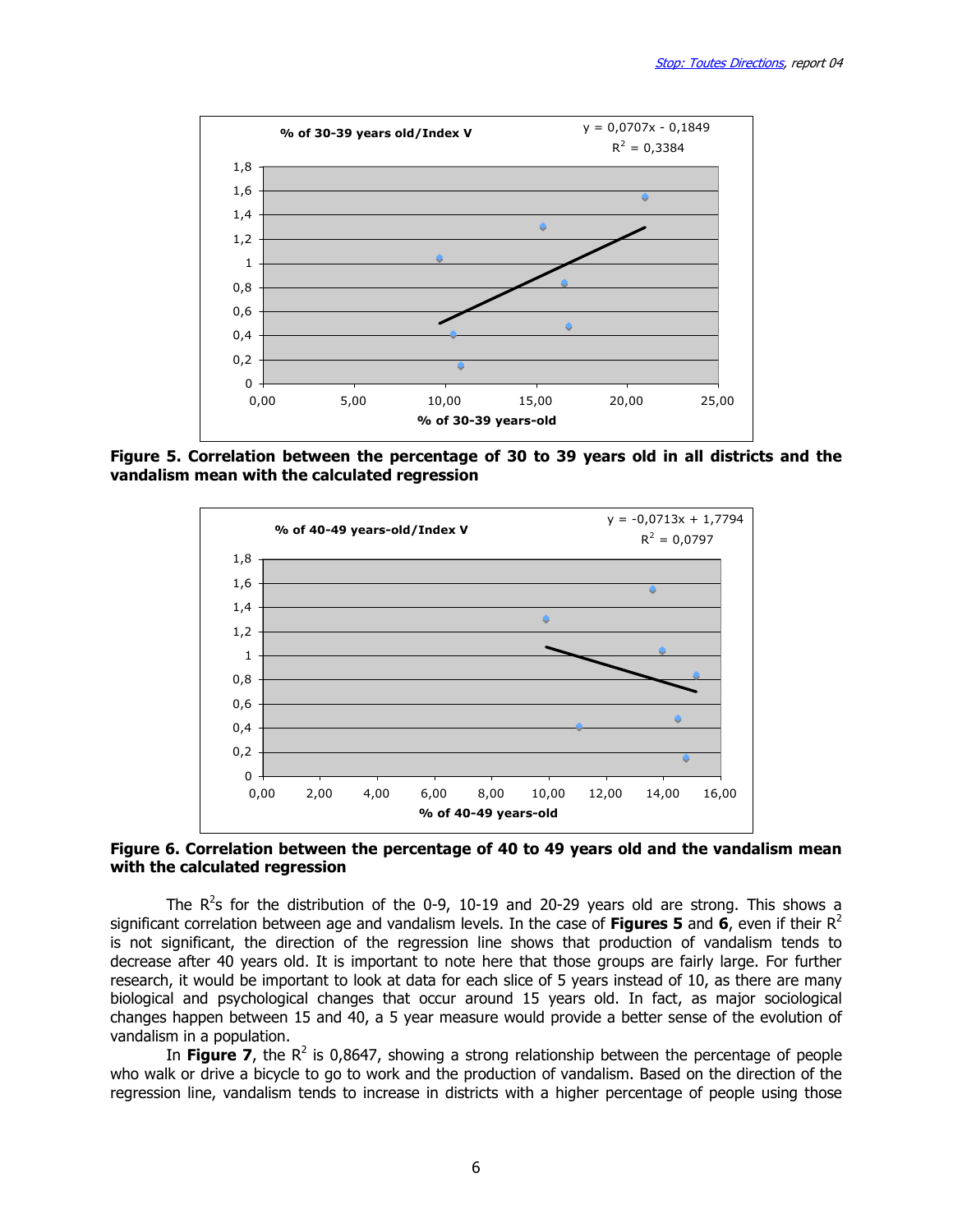means of transportation. On the other hand, Figure 8 suggests that a higher percentage of people driving to go to work will correlate with less vandalism.



Figure 7. Correlation between the percentage of people walking or using a bicycle to go to work and the vandalism index with the calculated regression



Figure 8. Correlation between the percentage of individuals driving to work and the vandalism index with the calculated regression

The category of marital status and types of families are displayed in Figures 9 to 13. All the scatter-plots have strong R<sup>2</sup>s. According to the equations of each regression line, the amount of vandalism increases in districts with higher percentages of single individuals and common-law couples/families, but it decreases when percentages of married couples/families are higher.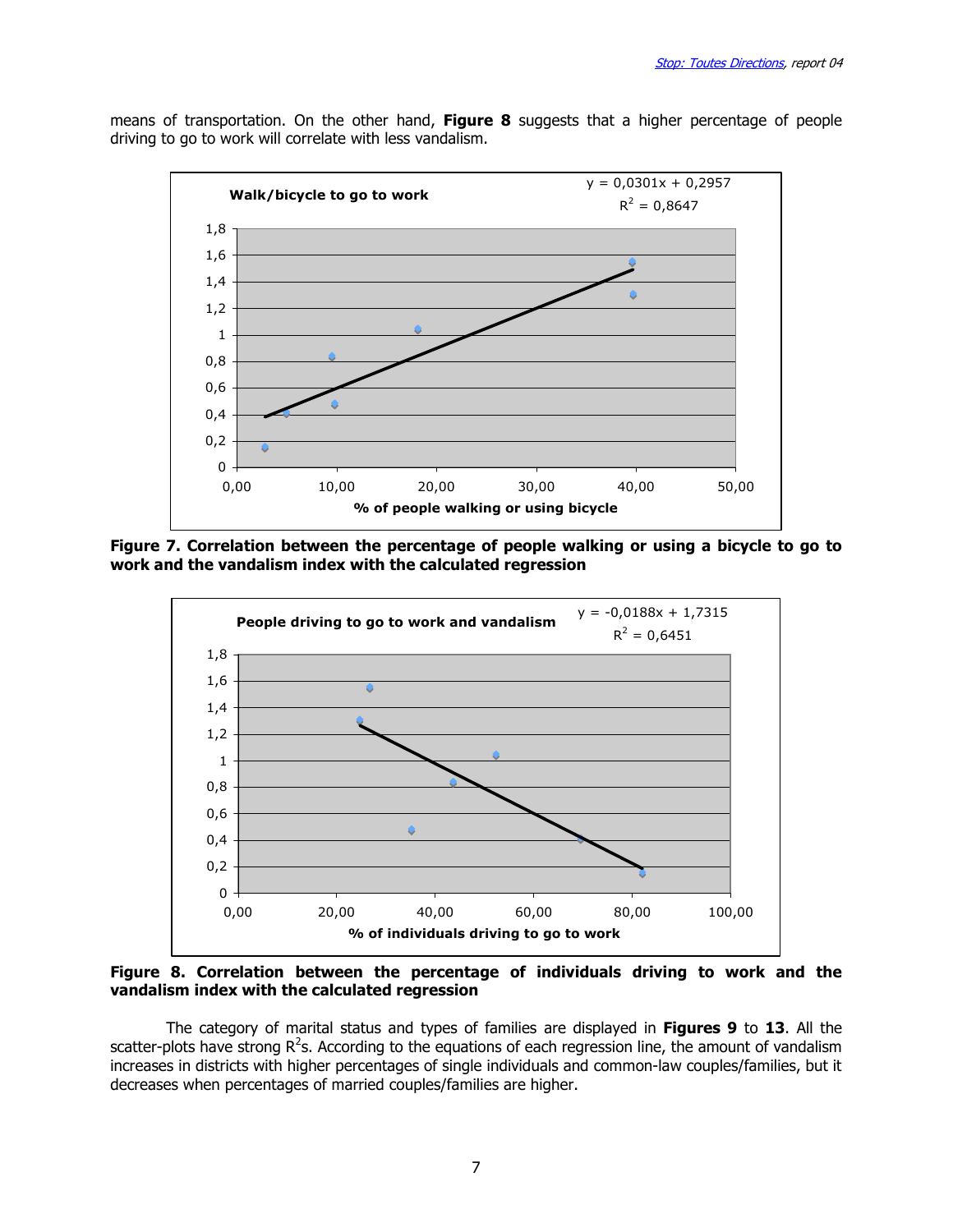

Figure 9. Correlation between the percentage of common-law families and the vandalism index with the calculated regression



Figure 10. Correlation between the percentage of married couple and the vandalism index with the calculated regression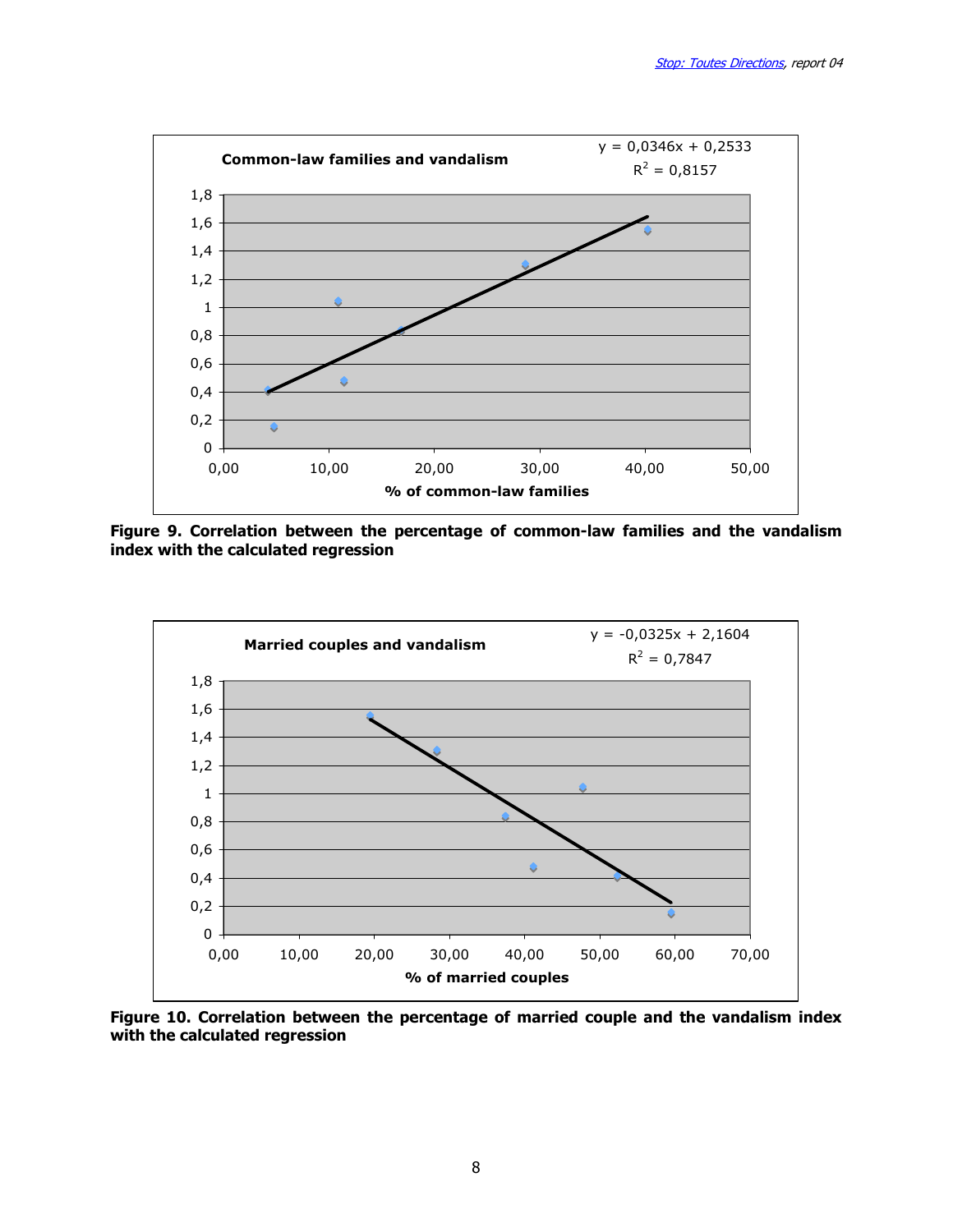![](_page_8_Figure_1.jpeg)

Figure 11. Correlation between the percentage of single individuals and the vandalism index with the calculated regression

![](_page_8_Figure_3.jpeg)

Figure 12. Correlation between the percentage of common-law couples and the vandalism index with the calculated regression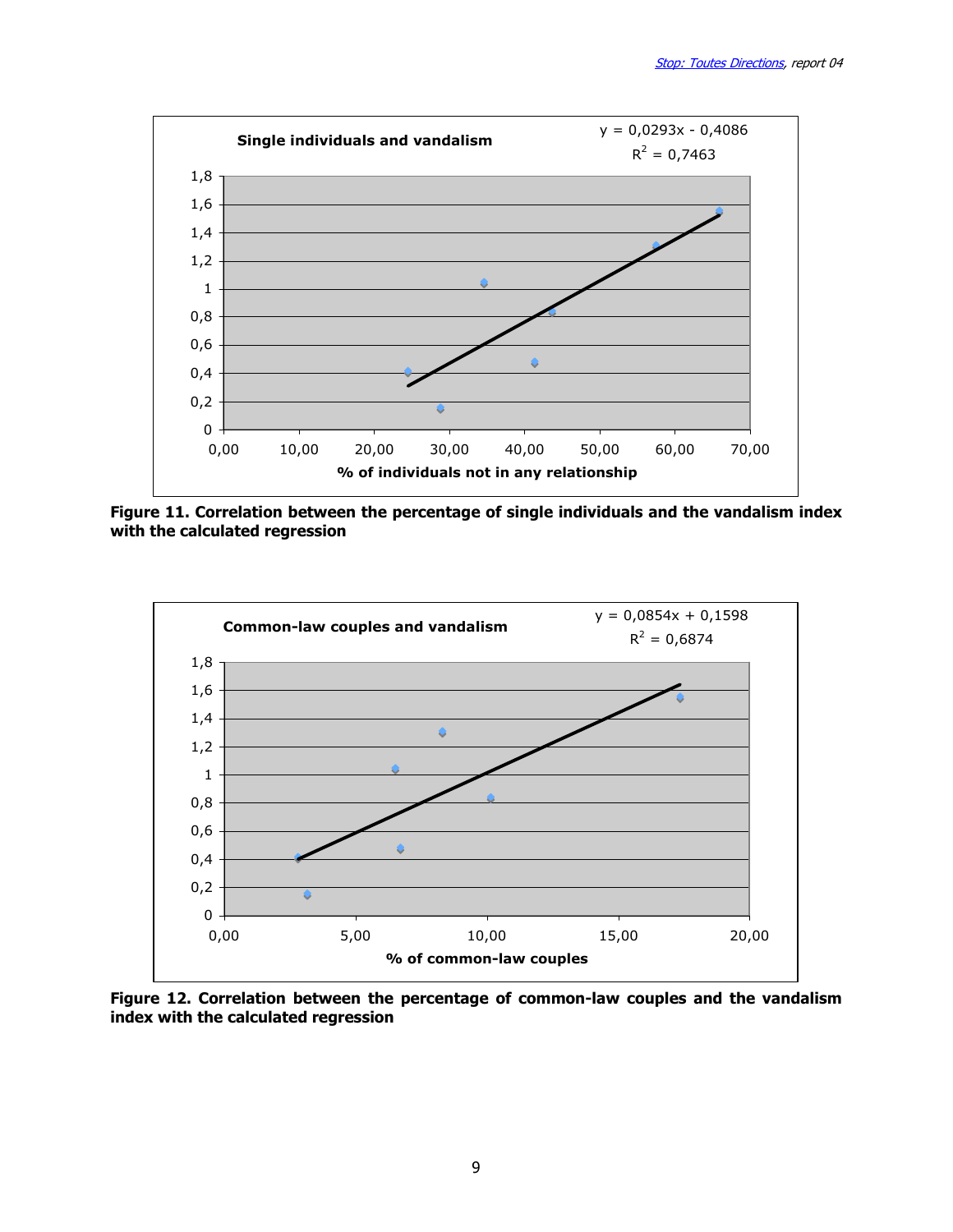![](_page_9_Figure_1.jpeg)

Figure 13. Correlation between the percentage of married families and the vandalism index with the calculated regression

As shown in Figure 14, there is a strong correlation between the percentage of individuals that have French as their mother tongue and the amount of vandalism. It seems that there is significantly more vandalism in French speaking areas.

![](_page_9_Figure_4.jpeg)

Figure 14. Correlation between the percentage of individuals with French as their mother tongue and the vandalism index with the calculated regression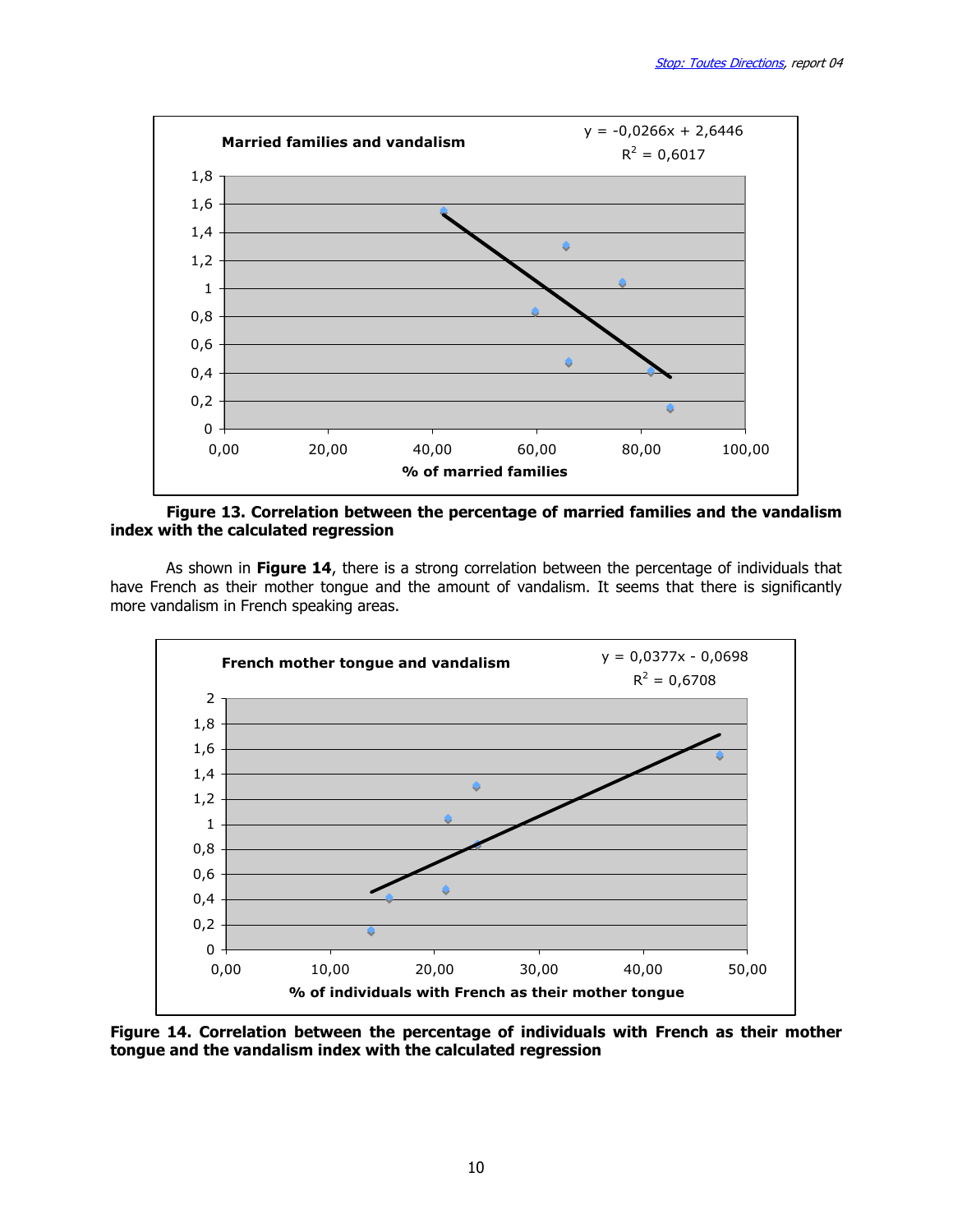![](_page_10_Figure_1.jpeg)

Figure 15. Linear distribution of 6 social aspects

![](_page_10_Figure_3.jpeg)

Figure 16. Vandalism Index by districts.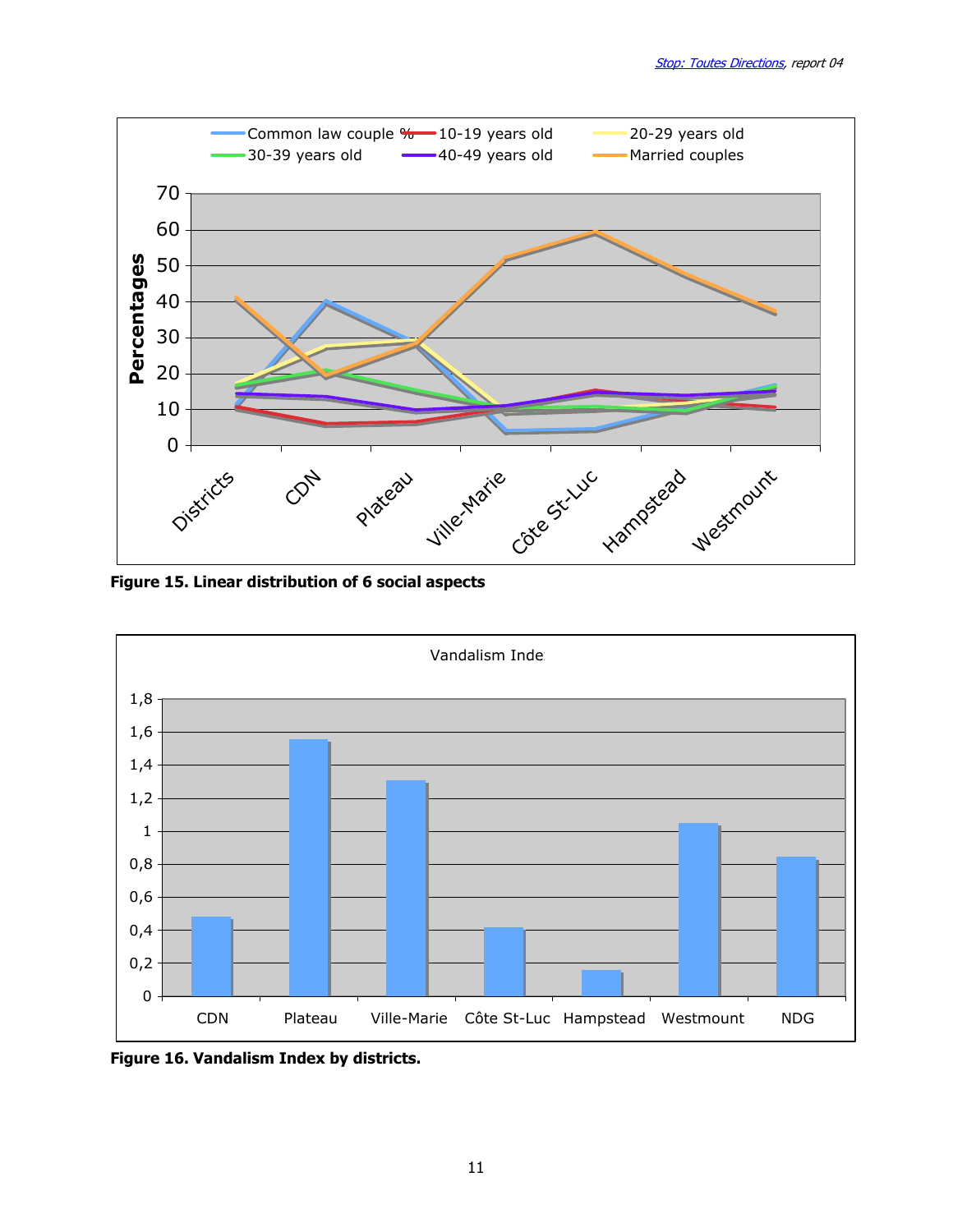#### **Discussion**

 At first glance, one could conclude that there are many social factors influencing the production of vandalism, however some of those can probably be explained due to additional factors. For example, Figures 12 and 13 suggest that there is a difference between common-law and married couples. If we follow this assumption, individuals living in common-law couples/families are more likely to vandalise stop signs than people living in married couples/families. This result is surprising because, except for legal concerns, there is no notable difference between those two types of relationships. However, when we compare the distribution of certain age groups with the distribution of those marital statuses (Figure 15), we see that the distribution of common-law couples follows mostly the distribution of 20-29 and 30-39 years old, groups that were strongly associated with vandalism. On the other hand, the distribution of married couples follows more closely the older group, in which no trend for vandalism was discovered. Of course, this is only one explanation and it could be turned the other way around. It would not be sensible, however, to say that individuals younger than 20 and older than 40 years old are less inclined to vandalise because they are not in common-law relationships.

Looking at age groups, it seems clear that districts with higher percentages of young children have less vandalism. A social approach to this result would say that family-occupied neighbourhoods are usually secured by the presence of parents looking after their children's safety. This omnipresence of parents can dissuade vandals from acting in the neighbourhood. Starting from 20 years old, the situation changes. As shown in Figures 4 to 6, vandalism production is more frequent in populations with a high percentage of 20-40 years old. There are many explanations possible for those results, however the extent of the present research does not enable me to affirm anything. There are many factors that influence and change the behaviour of 20 to 40 year old individuals and more research needs to be done on this subject to pin-point what is most relevant. The only conclusion I can venture in this paper is that there seems to be a clear correlation between age and vandalism, but the causes for it are still undefined.

 It is interesting to see that there seems to be no strong correlation between employment and vandalism ( $R^2$ s lower than 0,01). This contradicts the popular belief which dictates that employment leads to maturity and responsible behaviours. On the other hand, this result is not strong enough to support Ploeger's assumption saying that there is more delinquency in employed individuals than in unemployed ones (Ploeger 1997). In order to have more precise results on this question, we need to look at the age of employed/unemployed individuals, as a person that has been working for 40 years might be more responsible than one that started working a month ago.

 The means of transportation seems to have a great impact on stop signs' vandalism. This is logical, as drivers do not usually stop in their route to vandalise stop signs. Walking individuals have many more opportunities to commit vandalism than drivers. If the trend seems clear for walking or driving, the question of public transportation causes problems. A logical assumption would be to expect an increase in vandalism in districts where the public transportation use is higher. This is true for the majority of districts, but it is the other way around in the two districts with the highest percentage of public transportation use (NDG and CDN) (**Appendix B**). This is a very strange result, for which I do not have an explanation yet.

 Finally, there is the very interesting correlation suggesting that vandalism is higher in districts with a high percentage of French speaking population. Before creating controversy by saying that French speaking people are more inclined to vandalise stop signs, I have looked at the Vandalism Index by districts (Figure 16). The highest index value comes from Plateau Mont-Royal, which is a primarily French neighbourhood. However, if a majority of French individuals live there, it is not the same situation when we consider the nocturnal life of this district. The area covered in the Plateau includes the streets St-Laurent, St-Denis and Mont-Royal, three lively streets that are visited day and night by non-residents of the area. In particular, the bars of St-Laurent welcome daily many non-French individuals. As vandalism is usually performed at night, when the chances of being caught are smaller, we have to take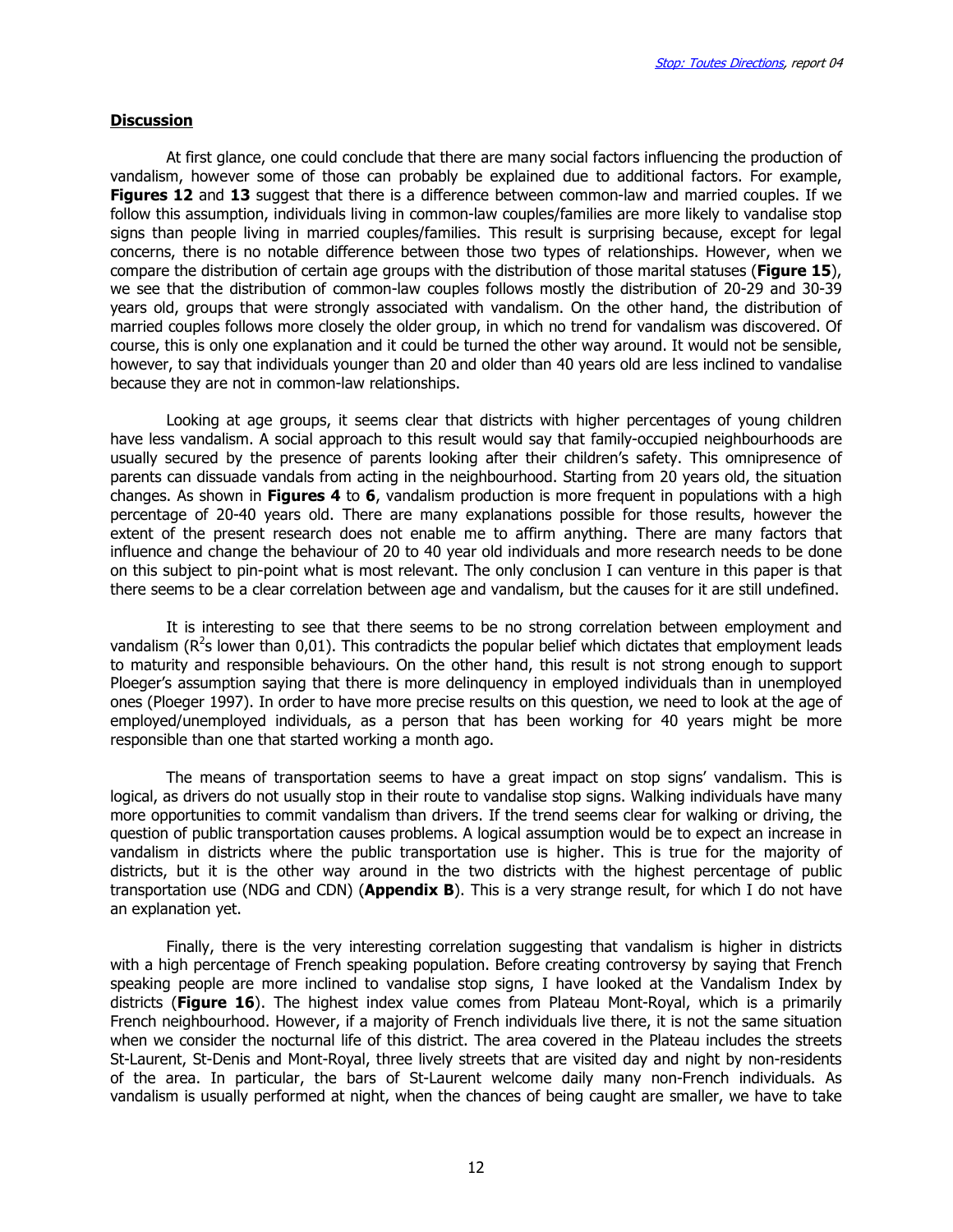into consideration the fact that vandalism in the Plateau district might not have been done by residents, but by drunken bar hoppers from other districts. Moreover, it is important to note that the Plateau is the only French district included in the survey performed by the students. This is very likely to be a sample bias in which the only French area cannot be representative of all French districts. However, this is only an assumption, and it might be influenced by my personal biases towards French and English speakers. In order to see if there is actually more vandalism in French over English districts, the survey areas would need to be opened up to residential areas in the eastern parts of Montreal.

 Due to time constraints, the present paper only gives an overview of the different social aspects that can influence the degree of vandalism produced in Montreal districts. In the need for more research precision, one should consider census data at a smaller scale. The same tests should be done looking at Census Tracts instead of districts to secure the correlations and enable a more precise analysis of the outliers. Moreover, as said earlier, the survey sample should be extended to French residential areas in order to have an equal distribution of both populations. Finally, one could look at the social aspects neglected in the present study, as there is always a possibility that they could tell us something about what incites individuals to vandalise stop signs.

#### References

Ploeger, Matthew. 1997. Youth employment and delinquency: reconsidering a problematic relationship, Criminology 35(4):659-675

Richards, Pamela. 1979. Middle-Class vandalism and age-status conflict, Social Problems 26(4):482-497

Steffensmeier, Darrell J. and all.1989. Age and the Distribution of Crime, American Journal of Sociology 94(4):803-31

Steinberg, Laurence. 1987. Single parents, stepparents, and the susceptibility of adolescents to antisocial peer pressure, Child Development 58(1):269-275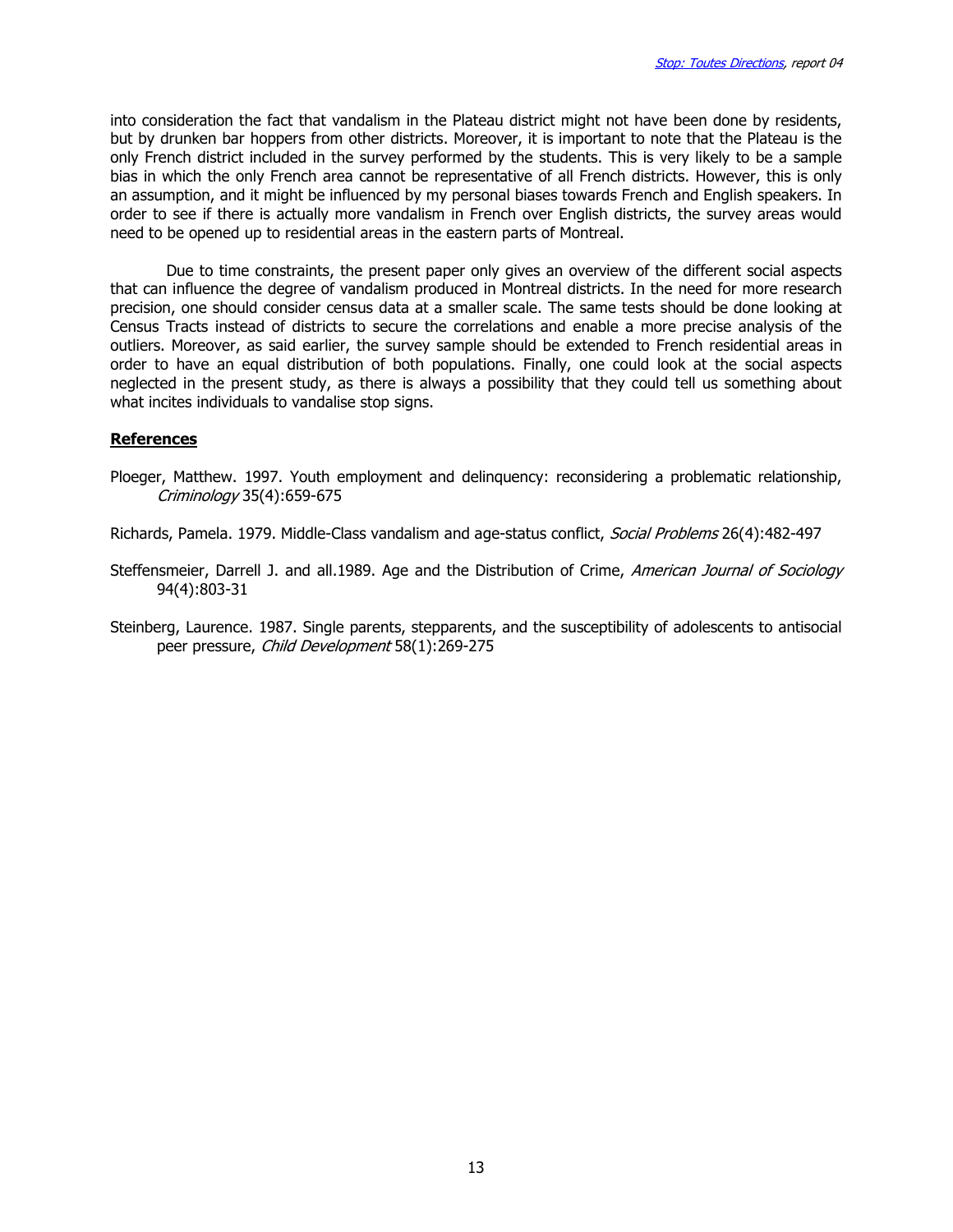### Appendix A:  $R^2$  of linear regressions in correlations of social aspects and VF, VB and Index

| <b>Social aspects</b>       | VF R <sup>2</sup> | trend | VB R <sup>2</sup> | trend | Index $R^2$ | trend | <b>Equation (Index)</b> |
|-----------------------------|-------------------|-------|-------------------|-------|-------------|-------|-------------------------|
| % Walk/Bicycle              | 0,7027            | up    | 0,7791            | up    | 0,8647      | up    | $y = 0.0301x + 0.2957$  |
| % Common-law families       | 0,5439            | up    | 0,8637            | up    | 0,8157      | up    | $y = 0.0346x + 0.2533$  |
| % 0-9 years old             | 0,6609            | down  | 0,6692            | down  | 0,7858      | down  | $y = -0,1504x + 2,2213$ |
| % Married couples           | 0,5676            | down  | 0,7419            | down  | 0,7847      | down  | $y = -0.0325x + 2.1604$ |
| % Single individuals        | 0,5307            | up    | 0,7182            | up    | 0,7463      | up    | $y = 0.0293x - 0.4086$  |
| % Transportation other      | 0,6403            | up    | 0,5656            | up    | 0,7212      | up    | $y = 0,6306x - 0,152$   |
| % Common law couples        | 0,4307            | up    | 0,7905            | up    | 0,6874      | up    | $y = 0.0854x + 0.1598$  |
| % 10-19 years old           | 0,4654            | down  | 0,6614            | down  | 0,6745      | down  | $y = -0,1299x + 2,1735$ |
| % Mother tongue French      | 0,3699            | up    | 0,8848            | up    | 0,6708      | up    | $y = 0.0377x - 0.0698$  |
| % 20-29 years old           | 0,471             | up    | 0,5926            | up    | 0,6492      | up    | $y = 0.0502x - 0.0356$  |
| % Car as driver             | 0,5964            | down  | 0,4485            | down  | 0,6451      | down  | $y = -0.0188x + 1.7315$ |
| % Married families          | 0,3692            | up    | 0,6675            | down  | 0,6017      | down  | $y = -0.0266x + 2.6446$ |
| % High school diploma       | 0,6021            | down  | 0,2727            | down  | 0,4621      | down  | $y = -0,1363x + 3,4552$ |
| % Known French              | 0,0335            | up    | 0,0699            | up    | 0,3724      | up    | $y = 0.0449x + 0.4187$  |
| % Car as passenger          | 0,2118            | down  | 0,4139            | down  | 0,3618      | down  | $y = -0,1879x + 1,604$  |
| % 30-39 years old           | 0,1504            | up    | 0,43              | up    | 0,3384      | up    | $y = 0.0707x - 0.1849$  |
| % Divorced                  | 0,3469            | up    | 0,1614            | up    | 0,3168      | up    | $y = 0,206x - 0,8112$   |
| % Mother tongue English     | 0,1817            | down  | 0,3137            | down  | 0,3118      | down  | $y = -0.0183x + 1.5379$ |
| % Mother tongue both        | 0,4034            | up    | 0,07              | up    | 0,2723      | up    | $y = 0,238x + 0,4835$   |
| % 60-69 years old           | 0,1324            | down  | 0,2749            | down  | 0,2552      | down  | $y = -0,1225x + 1,9719$ |
| % Known English             | 0,0013            | down  | 0,0963            | down  | 0,2233      | down  | $y = -0.0364x + 1.6892$ |
| Density per Km2             | 0,0838            | up    | 0,3435            | up    | 0,2214      | up    | $y = 7E-05x + 0,3412$   |
| % Lone mother families      | 0,1423            | up    | 0,1436            | up    | 0,1838      | up    | $y = 0,2788x + 0,1376$  |
| % Widow                     | 0,1462            | down  | 0,1439            | down  | 0,1834      | down  | $y = -0.061x + 1.2399$  |
| % University diploma        | 0,2886            | up    | 0,0717            | up    | 0,1687      | up    | $y = 0.0253x - 0.2725$  |
| % 80+ years old             | 0,1095            | down  | 0,1026            | down  | 0,1371      | down  | $y = -0.0514x + 1.1385$ |
| % 70-79 years old           | 0,0621            | down  | 0,1438            | down  | 0,1293      | down  | $y = -0.081x + 1.3972$  |
| % Employment rate           | 0,019             | up    | 0,2307            | up    | 0,0931      | up    | $y = 0.0258x - 0.6757$  |
| % 50-59 years old           | 0,0197            | down  | 0,1229            | down  | 0,0907      | down  | $y = -0,1013x + 2,108$  |
| % Not in work search        | 0,0119            | down  | 0,2247            | down  | 0,086       | down  | $y = -0.0244x + 1.7306$ |
| % 40-49 years old           | 0,0722            | down  | 0,0529            | down  | 0,0797      | down  | $y = -0.0713x + 1.7794$ |
| % Employed                  | 0,007             | up    | 0,2072            | up    | 0,0654      | up    | $y = 0.0215x - 0.4128$  |
| % Public Transport          | 0,086             | up    | 0,0083            | up    | 0,0616      | up    | $y = 0,0097x + 0,5525$  |
| % Non-employed              | 0,0191            | up    | 0,0297            | up    | 0,0471      | up    | $y = 0.0716x + 0.4494$  |
| % No diploma                | 0,1544            | down  | 0,001             | down  | 0,0469      | down  | $y = -0.0279x + 1.1569$ |
| % Known nor French nor Eng. | 0,0183            | up    | 0,01              | up    | 0,0301      | up    | $y = 0.0767x + 0.6724$  |
| % Lone parent families      | 0,0215            | up    | 0,0064            | up    | 0,0252      | up    | $y = 0,016x + 0,5732$   |
| % Known French and English  | 0,0028            | down  | 0,0196<br>$1E-05$ | down  | 0,0208      | down  | $y = -0,0088x + 1,4052$ |
| Population working outside  | 0,029             | up    |                   |       | 0,0191      | up    | $y = 8E-06x + 0,7153$   |
| Population 15+ years old    | 0,0382            | up    | 0,0026            | down  | 0,0175      | up    | $y = 4E-06x + 0,7155$   |
| % Unemployment rate         | 0,0172            | down  | 1E-08             |       | 0,017       | up    | $y = 0.0261x + 0.6119$  |
| % Married separated couples | 0,0159            | up    | 0,0016            | up    | 0,0159      | up    | $y = 0,1096x + 0,6018$  |
| % Lone father families      | 0,0141            | up    | 0,0015            | up    | 0,0152      | up    | $y = 0,0144x + 0,6365$  |
| % Non-University diploma    | 0,0144            | down  | 0,0223<br>9E-05   | down  | 0,0126      | down  | $y = -0.0422x + 1.3992$ |
| % Apprenticeship diploma    | 0,0506            | down  |                   |       | 0,0097      | down  | $y = -0.0316x + 0.9875$ |
| % Mother tongue other       | 0,0006<br>1E-06   | down  | 0,052             | down  | 0,0078      | down  | $y = -0,0039x + 0,973$  |
| Families number             |                   |       | 0,054             | down  | 0,0061      | down  | $y = -7E-06x + 0.8942$  |
| Population                  | 0,0218            | up    | 0,0106            | down  | 0,0018      | up    | $y = 1E-06x + 0,7959$   |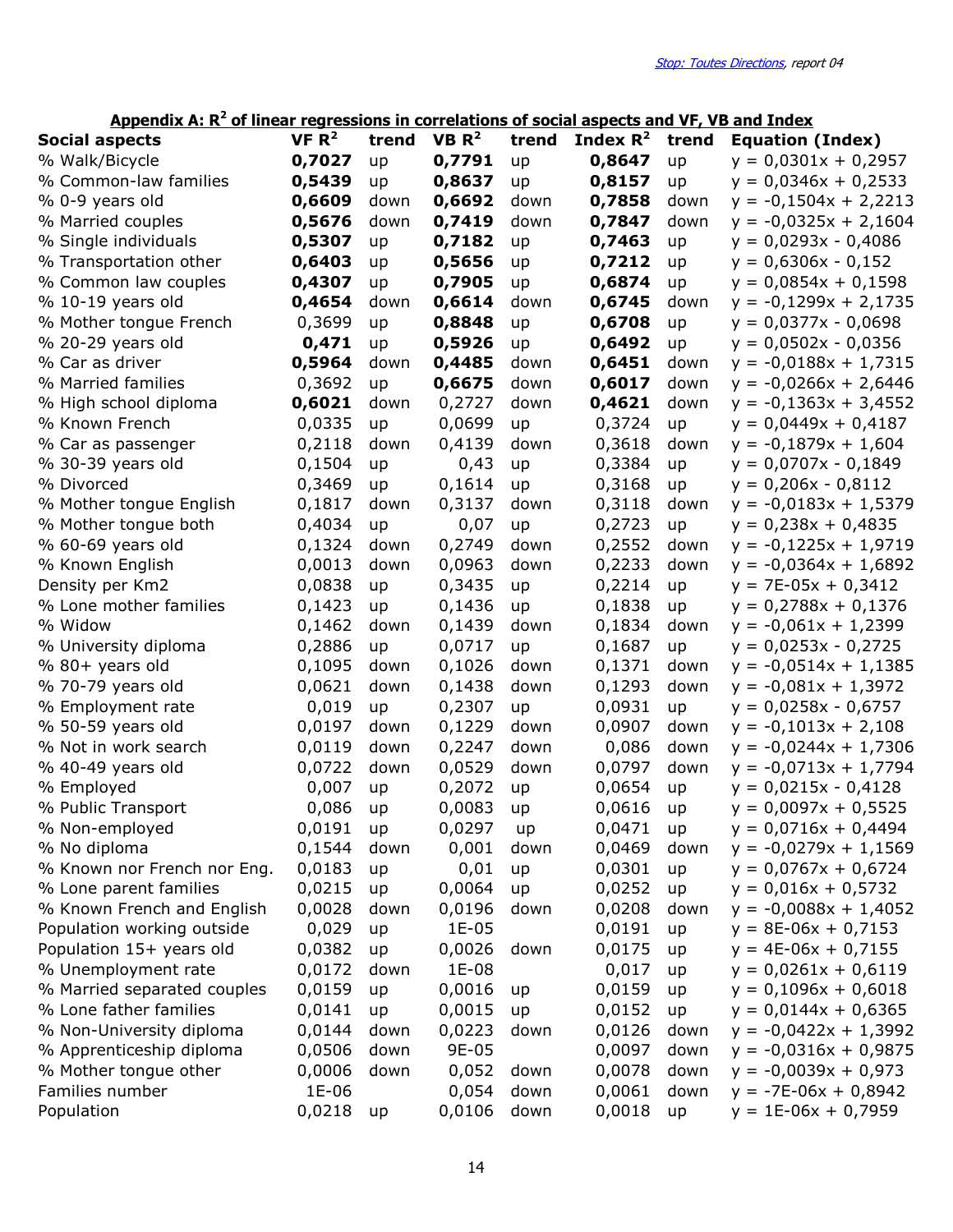![](_page_14_Figure_1.jpeg)

Appendix B: Correlation between percentage of individuals using public transport and vandalism index.

### Appendix C: Means values for VF, VB and Index

|            | <b>Mean VF</b> | <b>Mean VB</b> | <b>Index</b> |
|------------|----------------|----------------|--------------|
| <b>CDN</b> | 0,20568928     | 0,07572383     | 0,483660131  |
| Plateau    | 0,43835616     | 0,6803653      | 1,557077626  |
| <b>VM</b>  | 0,48666667     | 0,34782609     | 1,311258278  |
| <b>CSL</b> | 0,1456044      | 0,13165266     | 0,418032787  |
| Hamstead   | 0,07228916     | 0,01807229     | 0,158357771  |
| <b>WM</b>  | 0,4573991      | 0,24752475     | 1,051282051  |
| <b>NDG</b> | 0,331189171    | 0,18006431     | 0,84244373   |